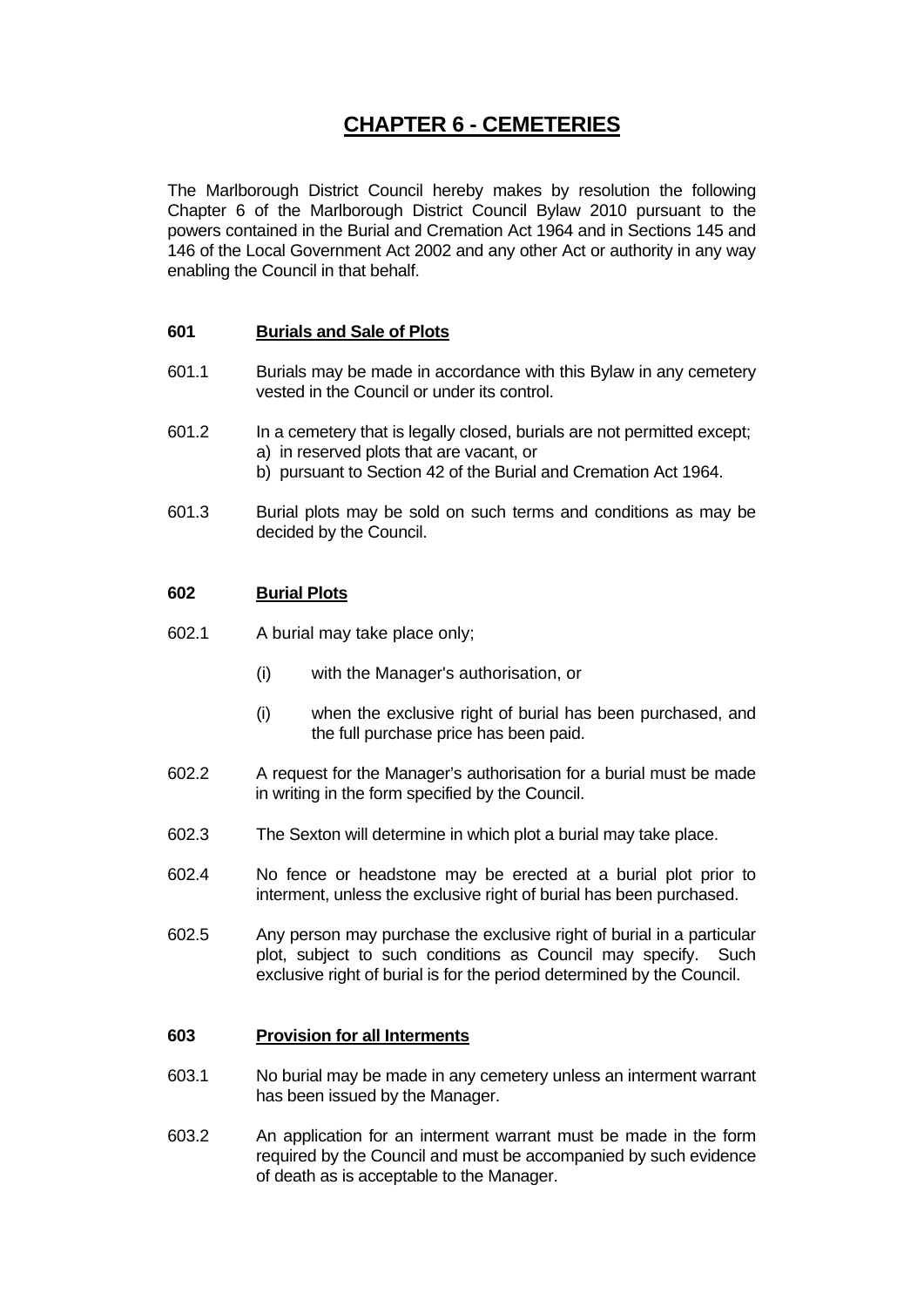- 603.3 An interment warrant will not be issued unless the fee for interment has been paid, except when the interment is under the control of a funeral director and the Manager has agreed that the fees may be paid by the funeral director on such terms as may be agreed by the Manager.
- 603.4 No burial may take place until the interment warrant has been delivered to the sexton.
- 603.5 The Sexton must be contacted to arrange an appropriate time for an intended burial. Such arrangements must be made two working days in advance of the burial.

#### **604 Warrant is Authority for Burial**

- 604.1 Receipt of an interment warrant by the sexton is sufficient authorisation for a burial.
- 604.2 After a burial the sexton must sign the interment warrant.

#### **605 Hours for Burials**

- 605.1 A burial or burial of ashes in a cemetery may only be held and completed on any week day between the hours of 8.00 am and 4.30 pm, or such other hours or days as the Council may determine.
- 605.2 An additional fee will be charged for Burials or burials of ashes not completed within the time specified by the Council.

## **606 Digging Graves**

- 606.1 In any part of a cemetery no person other than the sexton, the sexton's assistants or a person authorised by the Council may:
	- (i) Dig any grave; or
	- (ii) Open the ground for burial or for the burial of ashes.

The minimum depth of cover for any coffin is one metre.

606.2 No person may dig a grave or open the ground for burial or for the burial of ashes except in the manner authorised by the Council.

## **607 Burial of Ashes**

607.1 An urn containing the ashes of any deceased person may be buried in the special portion of the cemetery set aside for that purpose or in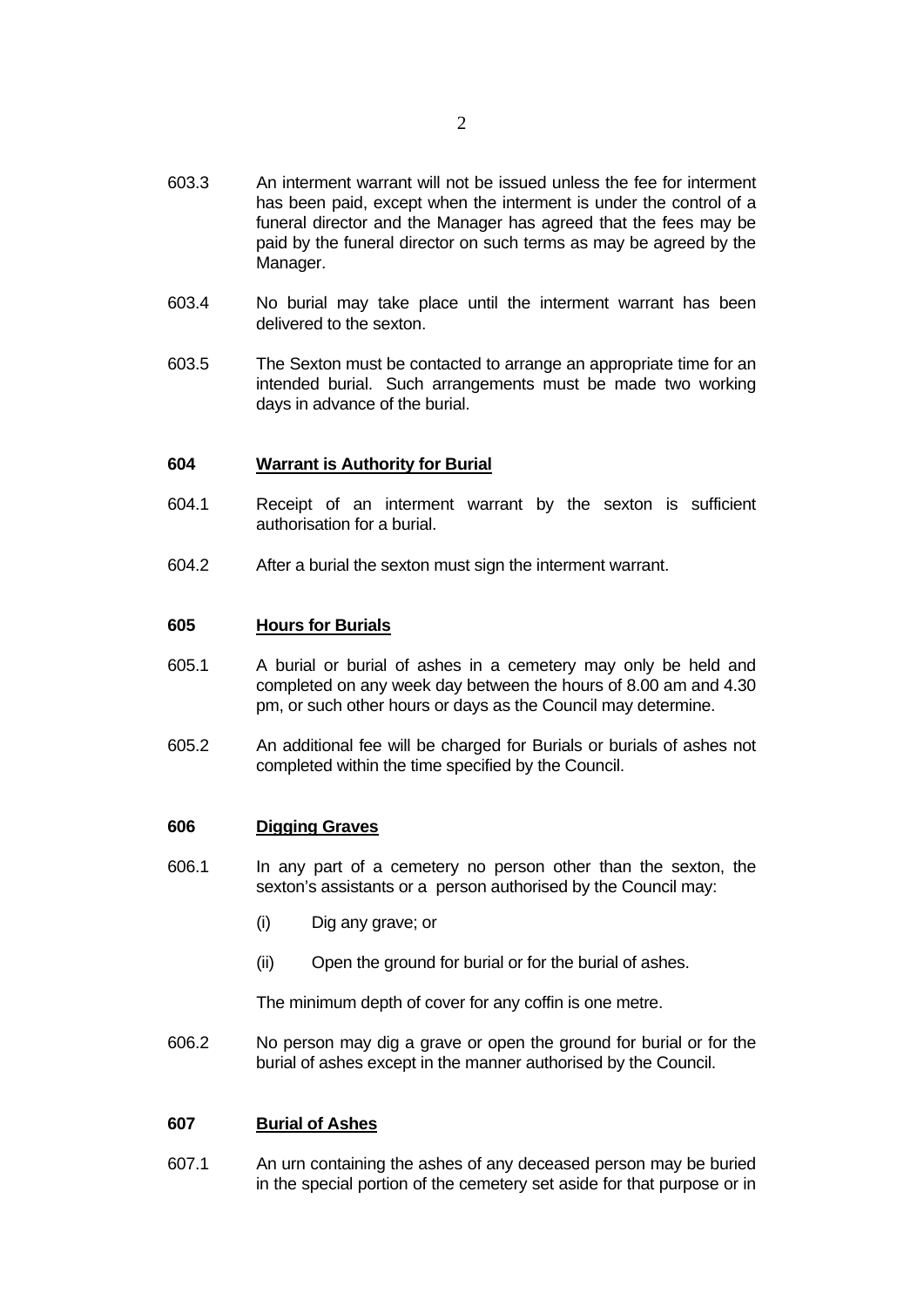any plot that is subject to an exclusive right of burial, with permission of the Council, after the required fees are paid.

## **608 Fees**

- 608.1 The fees required by this Chapter of this Bylaw are determined by Council resolution publicly notified. Such fees may be waived by the Manager if he or she thinks fit.
- 608.2 A fee is payable for:
	- (i) inspection of the cemetery plan or records, and
	- (ii) a signed extract of the cemetery plan or records.

## **609 Fencing, Tombstones, Etc**

- 609.1 Holders of an exclusive right of burial in any cemetery (other than a memorial park or plaque lawn cemetery) purchased prior to 1 June 1991 may surround the plots of ground allotted with kerbing in permanent materials with the prior consent of Council. Council may refuse consent to the erection of fencing, kerbing or plantings or impose conditions on any consent granted.
- 609.2 Foundations for kerbs, headstones, monuments and vaults must be laid to the satisfaction of the Council and in compliance with sound engineering principles.
- 609.3 Every person who encloses any plot of ground must do all the levelling and maintenance at their own cost and in accordance with any Council requirements.

## **610 Maintenance of grave sites**

- 610.1 All kerbs, enclosures, headstones, and other monuments must be kept in proper order or repair by the owners of plots or their representatives.
- 610.2 If monuments, tablets and fences or erections of any kind fall into a state of decay or disrepair, and no-one is available to repair them, they may be removed from the cemetery by the Council. A photographic record of the plot will be made before such removal, and will be kept with cemetery records.

## **611 Shrubs and Trees**

611.1 Plants in any cemetery may be trimmed, removed or cut down by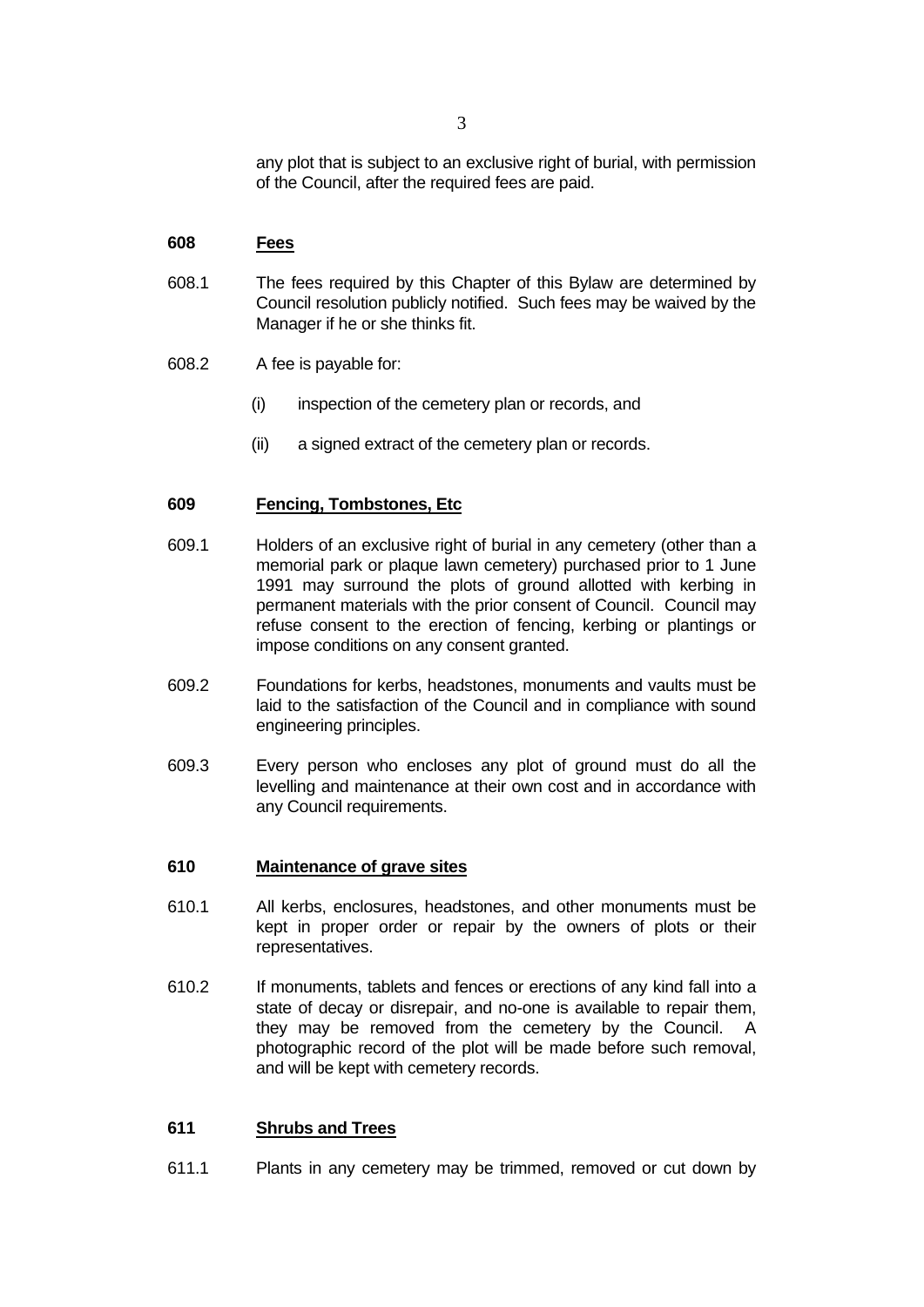order of the Manager.

611.2 No person may plant any plants in a cemetery without the prior consent of the Manager.

## **612 Works in Cemeteries**

- 612.1 Repair of any headstone or fence, or other work in, on, or around any grave, or construction or repair of any vault, in any cemetery may only be undertaken with the written permission of the Council.
- 612.2 The Council may require a deposit to be paid prior to granting permission to undertake work in any cemetery. Such deposit will be refunded when the work is completed to the sexton's satisfaction.
- 612.3 The Council may require people working in cemeteries to store their materials and in equipment in buildings constructed for that purpose, and may charge fees for the use of such buildings.

## **613 Vehicles**

- 613.1 No person shall take any vehicle into any cemetery except during the hours between sunrise and sunset, or at any other time with permission of the Council.
- 613.2 No person shall permit any vehicle under their control to remain in any cemetery after sunset except with the Council's permission.
- 613.3 No person may drive a vehicle in any part of a cemetery other than on roads open for vehicular traffic, except with the permission of the Council.
- 613.4 No person shall drive any vehicle in a cemetery at a greater speed than 20 km/hr.
- 613.5 Every person in control of any vehicle in a cemetery must stop or move the vehicle as directed by the sexton or his or her assistant.

## **614 Removal of Fences, Headstones, Plants, Etc**

- 614.1 No person may remove any kerb, headstone, monument or tablet from any grave or any cemetery unless the Council's permission has previously been obtained.
- 614.2 Except where otherwise provided in this Chapter of this Bylaw, no person may remove any item from any cemetery unless the Council's permission has been previously obtained.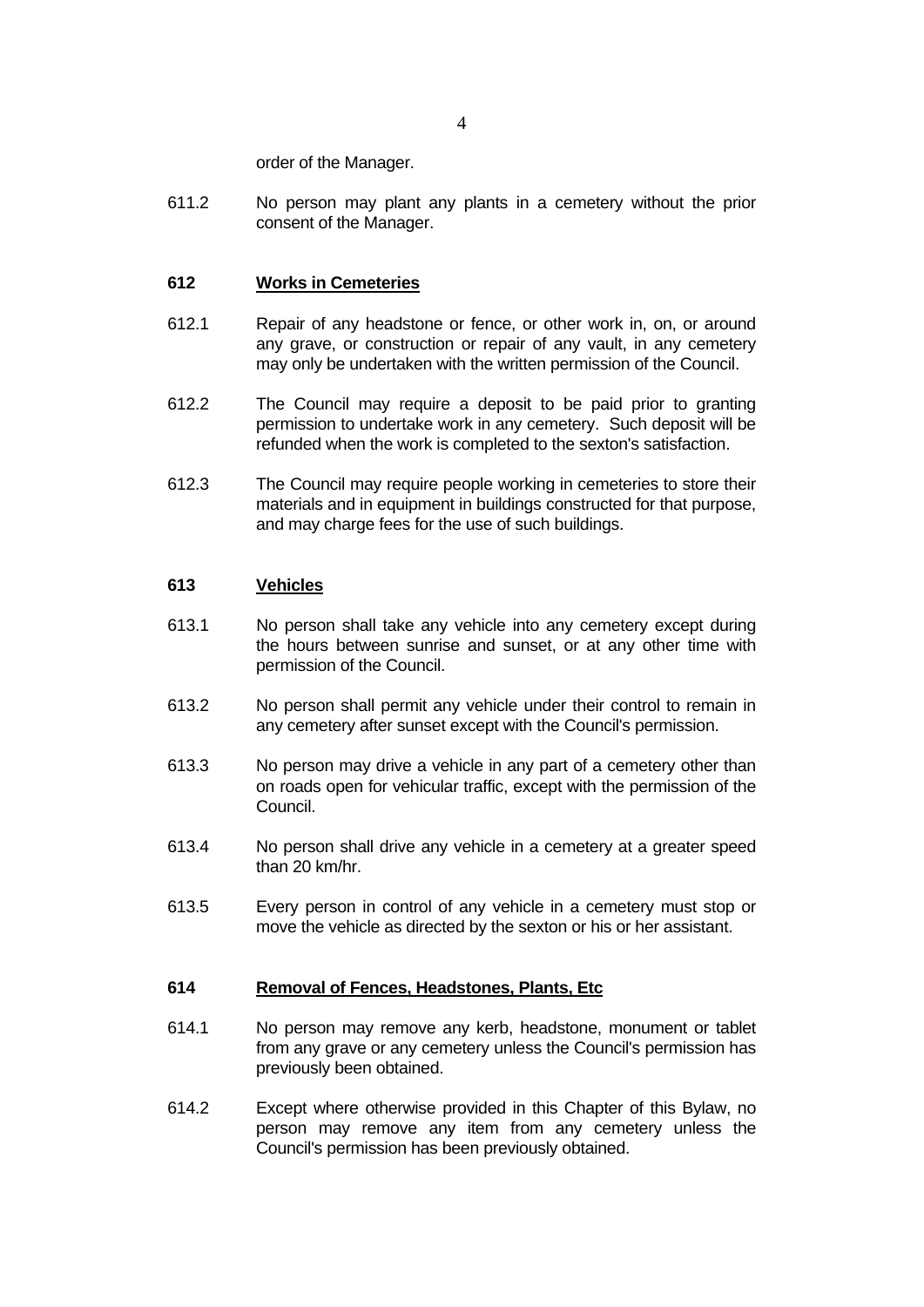# **615 Misconduct**

- 615.1 In any part of any cemetery no person shall by any violent or improper behaviour, prevent, interrupt or delay any funeral service.
- 615.2 No person shall use the cemetery for any disorderly or immoral purpose.

## **616 Animals**

616.1 No person shall allow any animal under his or her control or ownership to enter any part of a cemetery, except with the Manager's permission.

## **617 Advertising**

617.1 In any cemetery no person may advertise or solicit any order or custom from any person.

## **618 Disinterment**

618.1 Disinterment pursuant to Sections 51 and 55 of the Burial and Cremation Act 1964 is subject to the payment of fees determined by the Council.

## **619 Plots to be Dug at Extra Depth**

619.1 Plots are dug at extra depth to allow for a second interment unless the Council otherwise directs.

## **MEMORIAL PARK (BERM OR GARDEN) CEMETERIES**

## **620 Interments**

620.1 Where interments are made in the ground of a cemetery used as a memorial park (berm or garden cemetery) no monument other than a headstone approved by the Council may be erected, and nothing may be planted except with the prior approval of Council.

## **621 Erection of Memorials**

621.1 The Council may construct a continuous concrete berm as the foundation on which memorials may be placed. The dimensions of the berm will be determined by Council.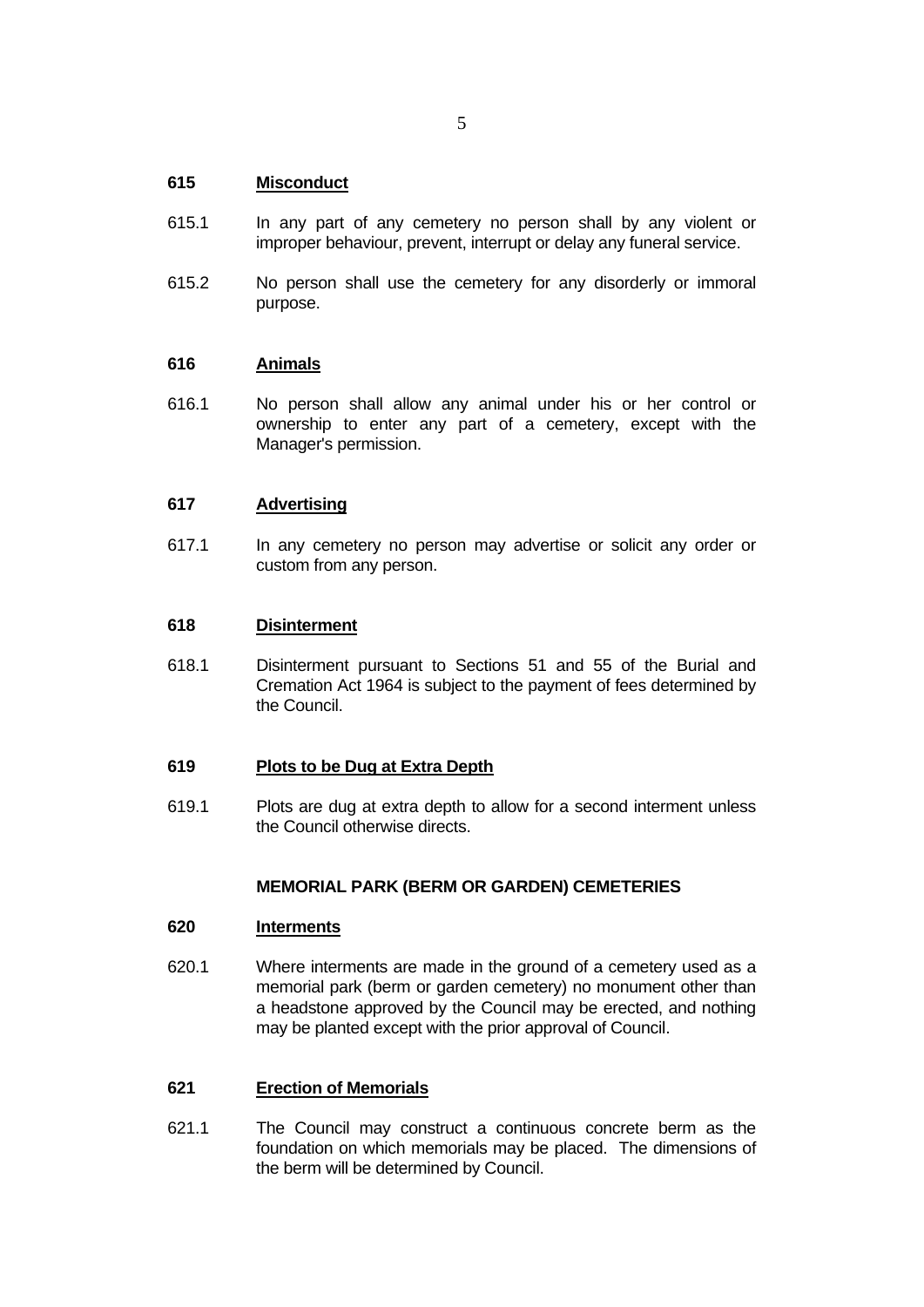- 621.2 On tilted memorial areas, the memorials including bases shall not stand any higher than 400 mm above the highest point of the concrete berm. There must be a minimum of 150 mm clearance between the memorial (front and back) and the outside edge of the concrete berm.
- 621.3 At the head of the plot, no memorial shall be wider than one metre in the case of a single plot or double depth plot, or two metres in the case of a double width plot.
- 621.4 Upright memorials shall be no higher than 1200 mm unless otherwise authorised by Council, and must comply with any specifications the Council may determine are necessary to ensure stability.
- 621.5 Memorials may be of granite, or similar suitable material approved by the Council. Concrete shall be finished in grey cement, or in colour cements with the Manager's approval.
- 621.6 In constructing bases and in erecting memorials, roads, paths and other allotments must not be damaged. Any such damage (including damage to turf) will be repaired at the cost of the person causing such damage.

## **622 Vases or Containers**

622.1 All vases or containers for flowers shall be placed in insets set into the base on which the memorial stands.

## **FLAT PLAQUE LAWN CEMETERIES**

#### **623 Structures, Plaques and Tablets on Plots**

- 623.1 In any flat lawn cemetery no person shall:
	- (i) Erect any structure on or around any plot; or
	- (ii) Construct or place any structure that projects above the level of the ground at any plot; or
	- (iii) Place more than one memorial plaque per plot; or
	- (iv) Place any memorial plaque on any plot

 without the prior permission in writing of the Manager and in compliance with the following conditions:

(a) Any memorial plaque must be made of a permanent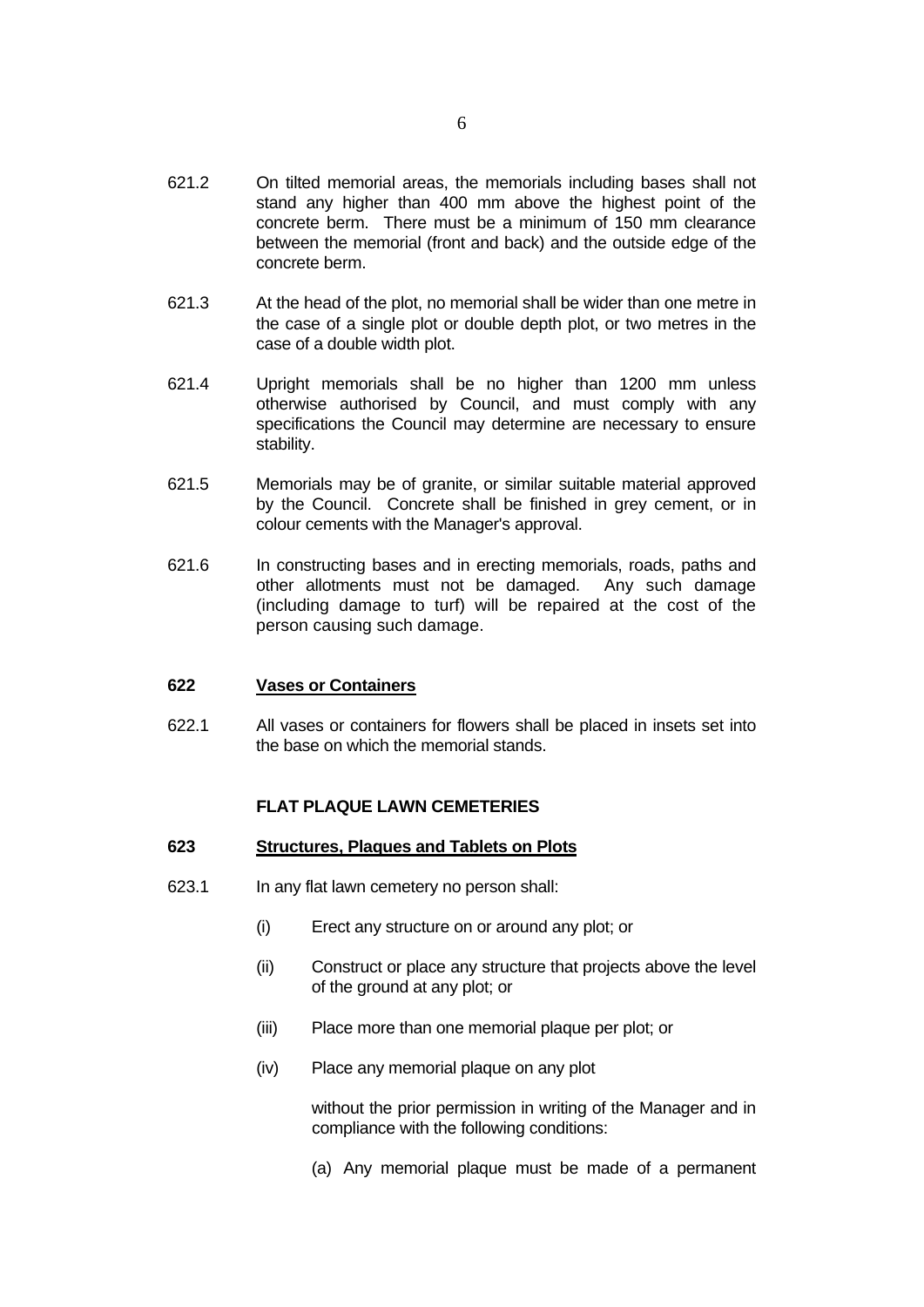material approved by the Council; and

- (b) The plaque must be of a size and in a position approved by Council; and
- (c) The appropriate fee has been paid.

## **624 Dimensions of Plots**

624.1 The dimensions of plots are determined by Council.

## **625 Wreaths**

625.1 During a period of five days following interment, or such other period as the Council decides, wreaths or other floral tributes may be placed on a plot other than in the approved receptacle referred to in 622.1 above. Such wreaths or floral tributes not removed at the expiry of this period may be removed by the sexton.

## **626 Special Receptacle for Flowers**

- 626.1 Except during the period of 5 days following interment or other such period as Council decides, flowers and foliage may only be placed on a plot in an approved receptacle.
- 626.2 The approved receptacle shall be installed adjoining any tablet or plaque on the side nearest the head of the plaque.
- 626.3 Every part of the receptacle shall be 50 mm or more below the level of the adjoining ground surface.
- 626.4 The sexton may remove damaged receptacles or receptacles not approved by the Council and may also remove dead flowers and foliage.

## **627 Forms**

- 627.1 Where in any part of this Bylaw a form is prescribed, a form similar to the prescribed form is acceptable.
- 627.2 Council may vary any prescribed form from time to time as it thinks fit.

## **628 Fines For Breach of Bylaw**

628.1 Any person breaching the provisions of this Chapter of this Bylaw is